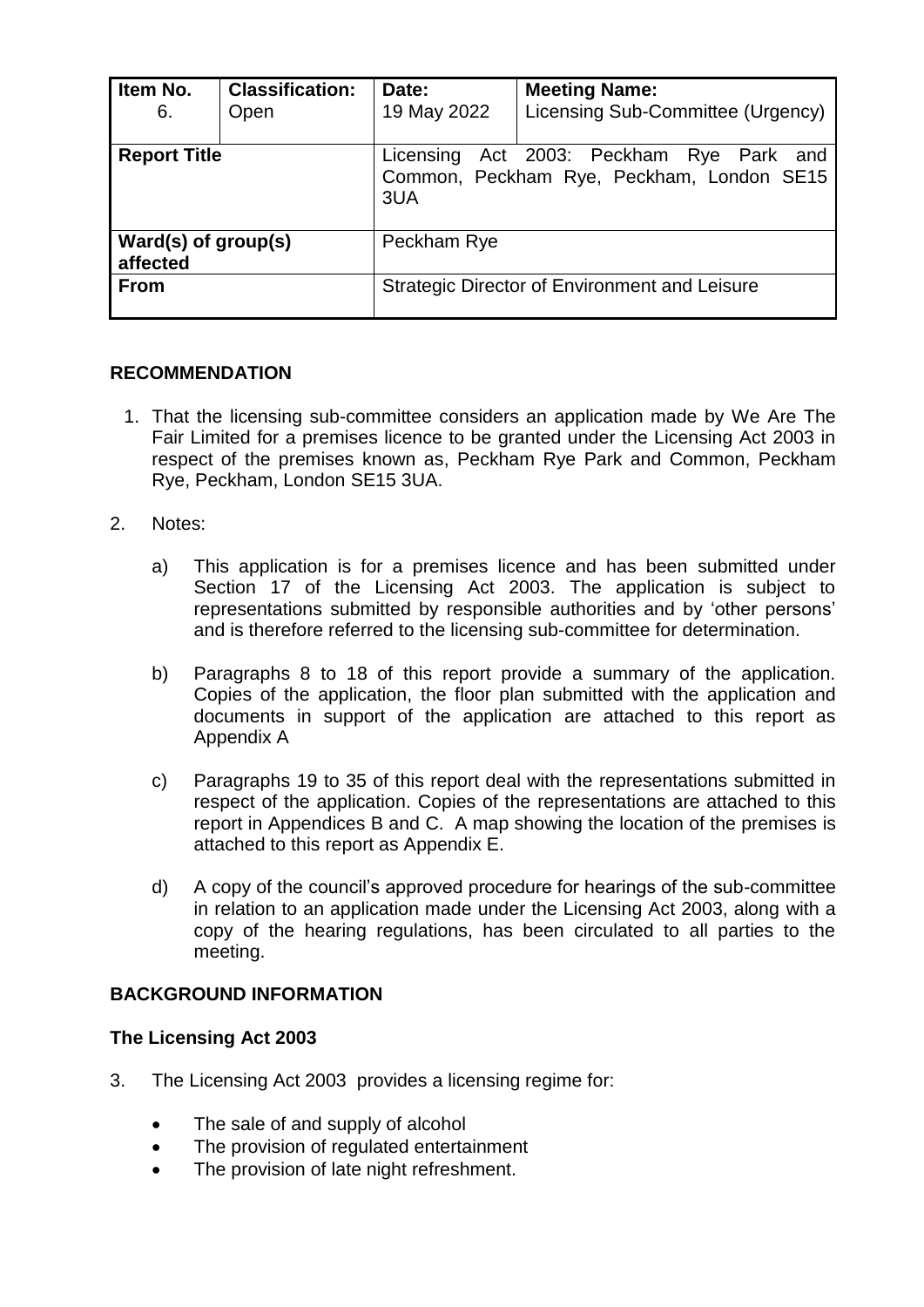- 4. Within Southwark, the licensing responsibility is wholly administered by this council.
- 5. The Act requires the licensing authority to carry out its functions under the Act with a view to promoting the four stated licensing objectives. These are:
	- The prevention of crime and disorder
	- The promotion of public safety
	- The prevention of nuisance
	- The protection of children from harm.
- 6. In carrying out its licensing functions, a licensing authority must also have regard to:
	- The Act itself
	- The guidance to the act issued under Section 182 of the Act
	- Secondary regulations issued under the Act
	- The licensing authority's own statement of licensing policy
	- The application, including the operating schedule submitted as part of the application
	- Relevant representations.
- 7. The premises licence application process involves the provision of all relevant information required under the Act to the licensing authority with copies provided by the applicant to the relevant responsible bodies under the Act. The application must also be advertised at the premises and in the local press. The responsible authorities and other persons within the local community may make representations on any part of the application where relevant to the four licensing objectives.

# **KEY ISSUES FOR CONSIDERATION**

# **The premises licence application**

- 8. On 16 February 2022 We Are The Fair Limited applied to this council for a premises licence to be granted under the Licensing Act 2003 in respect of the premises known as Peckham Rye Park and Common, Peckham Rye, Peckham, London SE15 3UA.
- 9. The hours applied for are summarised as follows:
	- **Plays, films, live music, recorded music, performances of dance and anything similar to live or recorded music (both indoor and outdoor):**
		- o Thursday to Saturday:11:00 to 22:30
		- o Sunday and Monday: 11:00 to 22:00
		- o Sundays preceding Bank Holiday Mondays: 11:00 to 22:30
	- **N.B.** Plays may be performed in open air or within tented structures. Plays may be stand-alone entertainment or performed as part of a wider programme. Plays may be accompanied by amplified music.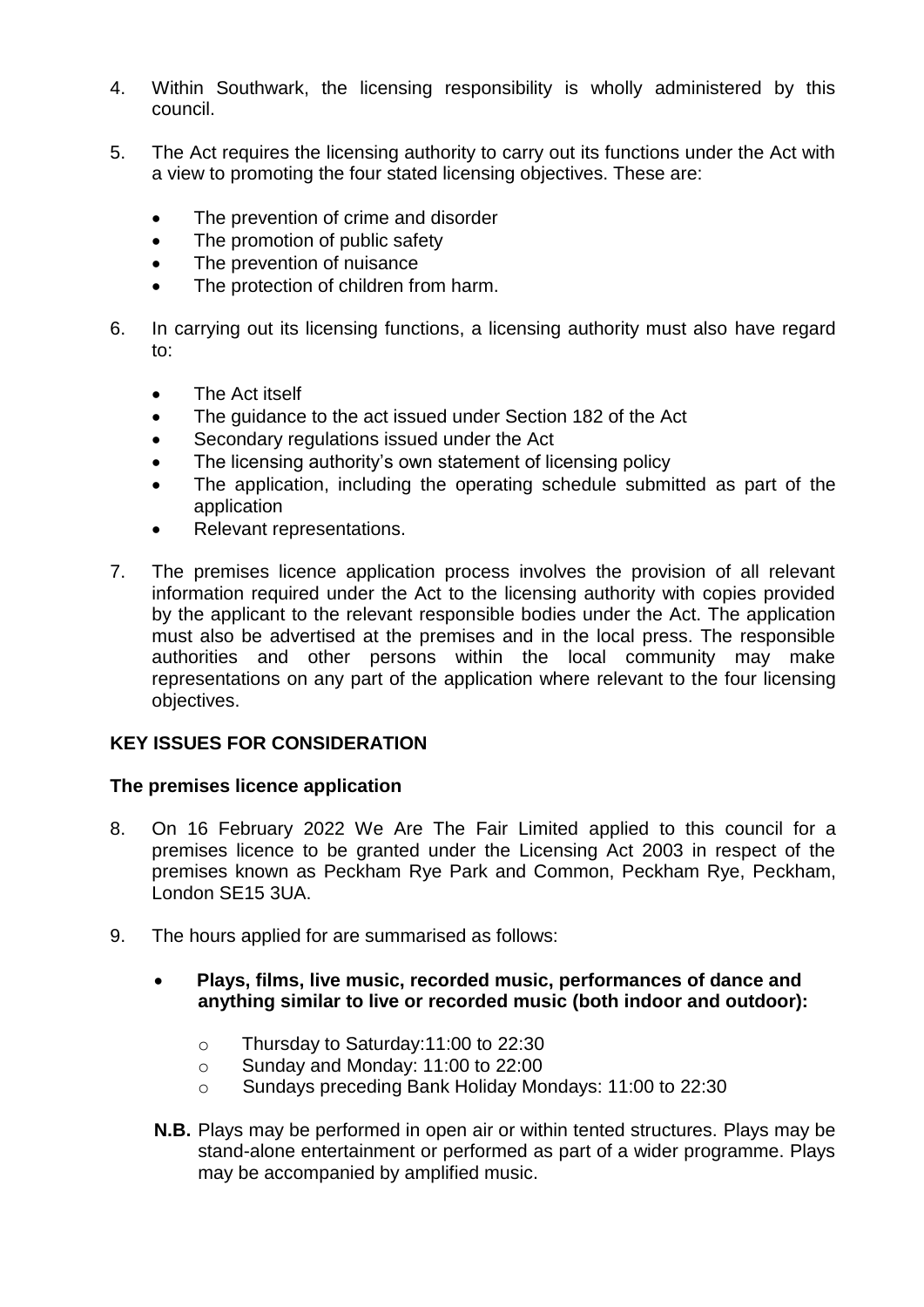Films may be shown in open air or within tented structures. Events and performances may be filmed and shown on screens. Screens may also show artist supporting material. Short films, live visual/video performances, feature films and may be accompanied by amplified music.

Live music may be performed in open air or within tented structures. Live performances of both amplified and un-amplified music on stages

Recorded music may take place in open air or within tented structures. Performances of recorded music by artists. Recorded music may also be played between other entertainments and may also accompany other entertainments.

Dance may be performed in open air or within tented structures. Dance may or may not be performed as part of the events. Other entertainments may encourage the audience to participate in dance. Dance may be accompanied by amplified music.

Anything of a similar to live music, recorded music and dance to the type of entertainment that will be provided has been described as "Funfair, comedy, MC, host, compere and the like" to take place both inside and outside.

# **The sale of alcohol to be consumed on the premises:**

- o Thursday to Saturday: 11:00 to 22:00
- o Sunday and Monday: 11:00 to 21:30
- o Sundays preceding Bank Holiday Mondays: 11:00 to 22:00

# **Opening hours:**

- o Thursday to Saturday: 11:00 to 23:30
- o Sunday and Monday: 11:00 to 23:00
- o Sundays preceding Bank Holiday Mondays: 11:00 to 23:30

#### **Non-standard timings for Plays, films, live music, recorded music, performances of dance and anything similar to live or recorded music:**

- o The extension of the terminal hour by 15 minutes on any given day in accordance with condition 7 as stated in part 'M' of the application form.
- **N.B.** Condition 7 in part 'M' of the application form states: "The premises licence holder (PLH), where agreed in advance with the licensing authority, police and environmental protection team, will have the ability to extend the terminal hour of regulated entertainment by an additional 15 minutes to assist with a safe and controlled egress of attendees. This extension will only be used by the PLH in exceptional circumstances following risk assessment."
- 10. The premises, and the intended operation of the premises, are described in the application as follows:

"Victorian park and common with formal gardens, woodland, a lake, sports areas and a scenic cafe. This application will apply to the entire park and common, however the specific area of the park or common to be used will be identified on a site plan to be agreed with the Local Authority in advance.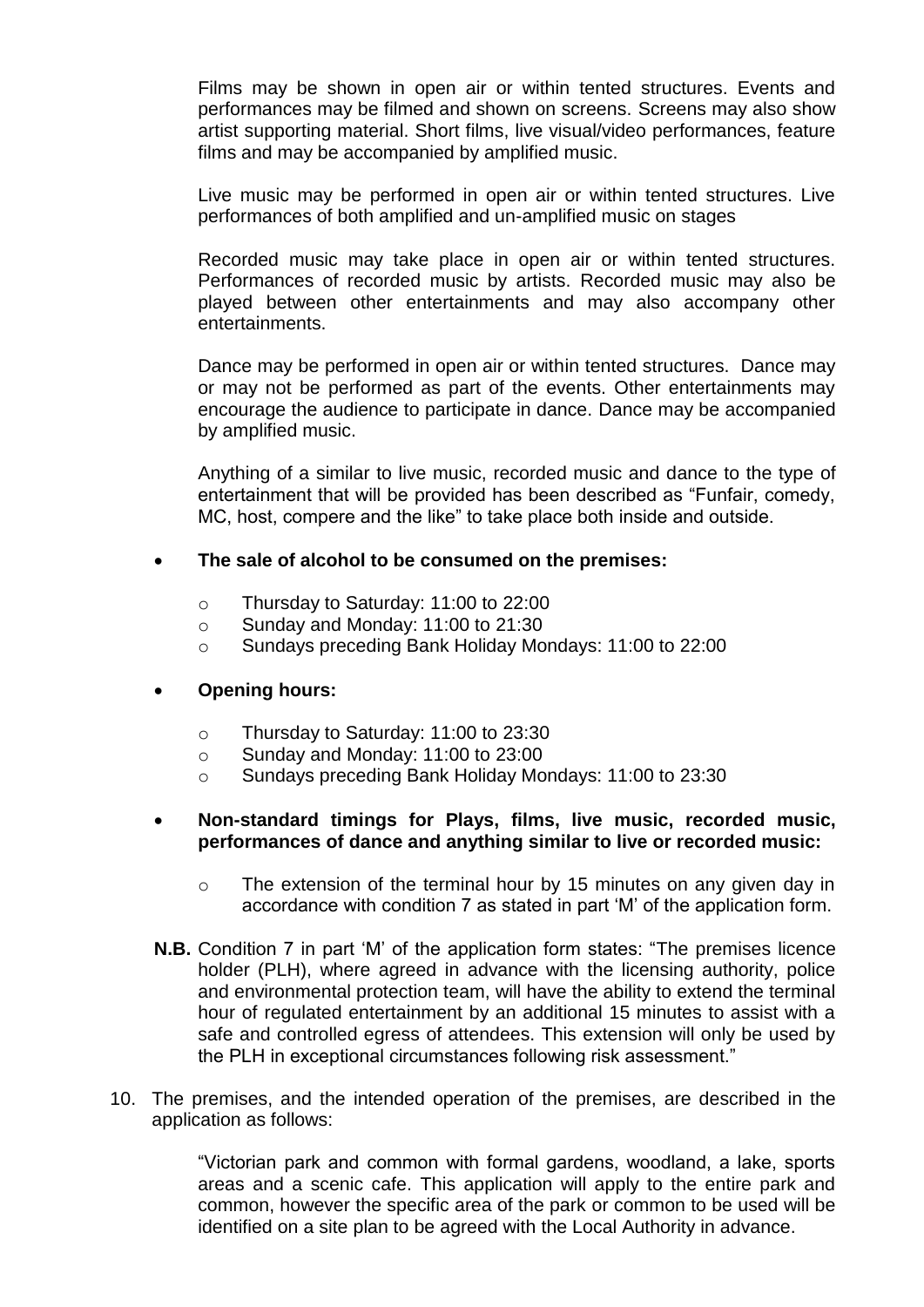This application will permit one event consisting of a three day electronic dance music festival and one or two events (lasting no more than three days in total) of a concert type (consisting of live and recorded music)."

- 11. The application seeks to allow up to 19999 attendees at events at any one time.
- 12. Proposed licence conditions offered in the application allow for the following:
- 13. That the proposed licence will permit a maximum of six event days per year (Thursdays, Fridays, Saturdays, Sundays or Mondays only).
- 14. That Thursdays and Mondays would only apply to Bank Holidays (i.e. where each Thursday and / or Monday were recognised Bank Holidays).
- 15. That events will take place over a maximum of three occasions throughout the year with the maximum duration of a single event being four days**\***.

**\*N.B**. At the hearing to determine this application paragraph 15 above will be clarified by the applicant because it doesn't seem to be congruent with the information provided by the applicant as per paragraph 10 above.

- 16. The proposed designated premises supervisor of the premises is Mr. Robert James Dudley. Mr. Dudley is a director of We Are The Fair Limited.
- 17. The applicant provided the following documents in support of the application:
	- Crowd management plan
	- Event safety management plan
	- Sustainability report
	- Noise management plan
	- Site layout plan 2022
	- Consultation timeline.
	- Positive information relating to GALA festival
	- Letter of support from Southwark Day Centre For Asylum Seekers
	- Letter of Support from councilor Barrie Hargrove
- 18. Copies of the application, the floor plan submitted with the application and documents submitted in support of the application are attached to this report as Appendix A.

#### **Representations from responsible authorities**

- 19. Representations have been submitted by the Metropolitan Police Service, by this council's environmental protection team and by this council's licensing service in its role as a responsible authority (referred to hereafter as the 'licensing responsible authority').
- 20. The Metropolitan Police Service's representation states that the applicant has provided a comprehensive operating schedule with a number of control measures to promote the licensing objectives, and that these control measures are welcomed by Metropolitan Police Service. However, the Metropolitan Police Service are concerned that the significant increase in event days, operating hours and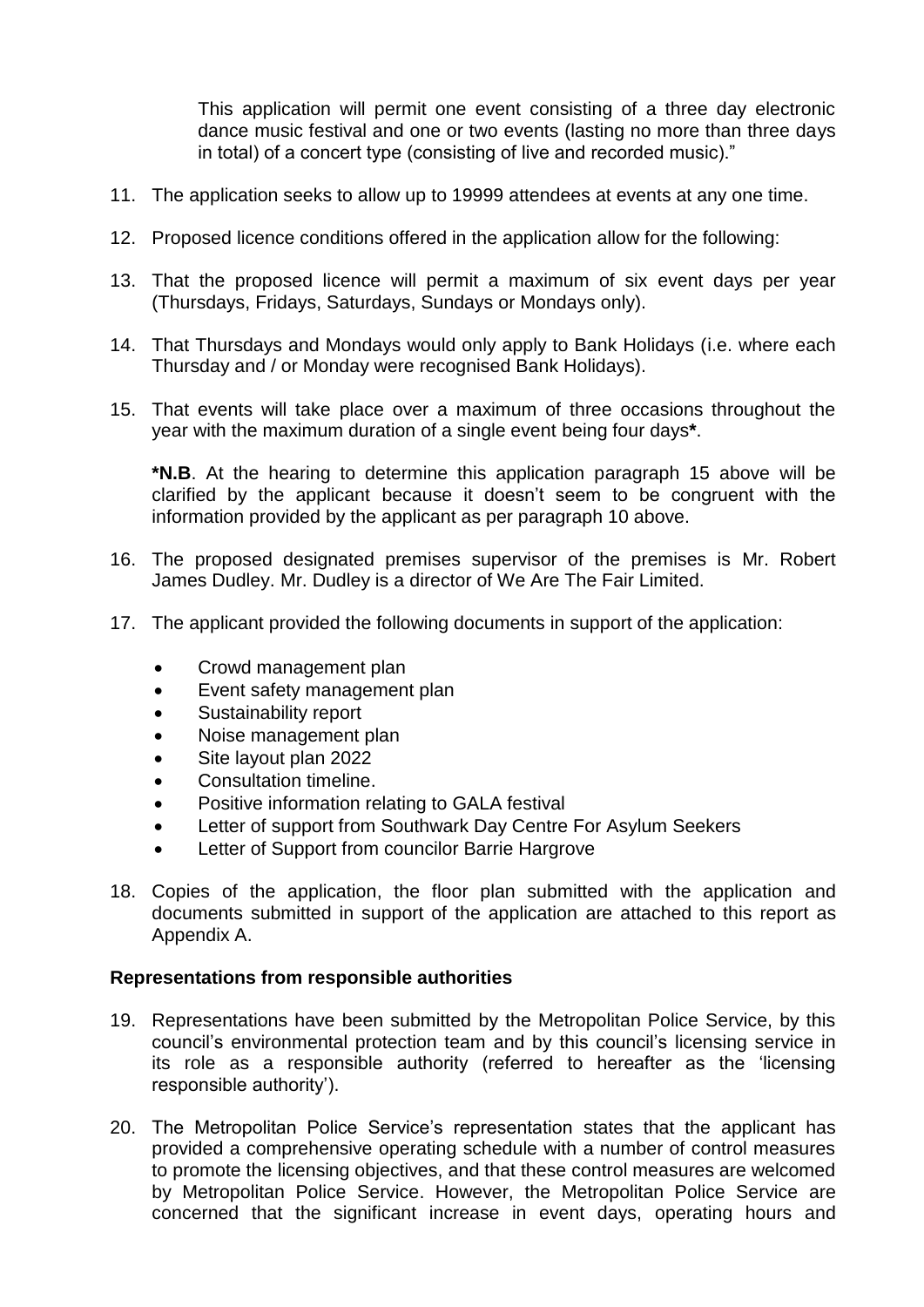audience capacity (as compared to prior licences applied for by the applicant regarding the premises) are likely to have a negative impact on the prevention of crime and disorder licensing objective.

- 21. The Metropolitan Police Service contends that the proposed number of event days is too excessive for the area and further states that the finish times for events exceed those recommended for outside areas by Southwark's statement of licensing policy.
- 22. The Metropolitan Police Service notes that they have not seen an event management plan or dispersal policy. Further to this, the Metropolitan Police Service seek clarification of a number of matters pertaining to the application. The Metropolitan Police Service suggest that, until an event management plan, dispersal policy and clarification of certain matters pertaining to the application are provided, the application be refused.
- 23. The environmental protection team objects to the application. Their objection has been submitted in respect of the prevention of public nuisance licensing objective. The environmental protection team states that this council received noise complaints as a result of events operated by the applicant, taking place at the premises on May 2019 and July / August 2021.
- 24. The environmental protection team states that they are required to review the noise management plan for future events, in the event of substantiated noise complaints, and also to consider other measures which could ensure that events taking place under any premises licence granted in respect of the premises would not cause nuisance in the locale. The environmental protection team are currently reviewing the applicant's noise management plan. The Environmental Protection Team notes that that section 10 of this council's statement of licensing policy 2021- 2026 recommends a finishing time of 22:00 hours for outdoor events, and that an earlier finish time may be requested, subject to local circumstances.
- 25. The licensing responsible authority's representation seeks that the opening times in respect of the application be amended as follows: (i) Thursday to Sunday 11:00 hours to 22:00 hours, (ii) all licensable activities to cease at 21:00 hours daily. The licensing responsible authority requests that the applicant provides a copy of the event management plan, an accommodation limit and provides a copy of the dispersal policy regarding the premises. The licensing responsible authority also seeks clarification of various aspects of the application, that additional control measures be included in the application, and that these control measures become conditions of any premises licence granted subsequent to this application.
- 26. Copies of the representations submitted by responsible authorities are attached to this report in appendix B.

# **Representations from other persons**

- 27. Representations have been submitted on behalf of 120 other persons. 35 of the other persons (including three ward councilors) object to the application, and the other 85 other persons support the application.
- 28. The other persons in objection to the application are referred to as objectors 1 to 35 elsewhere in this report.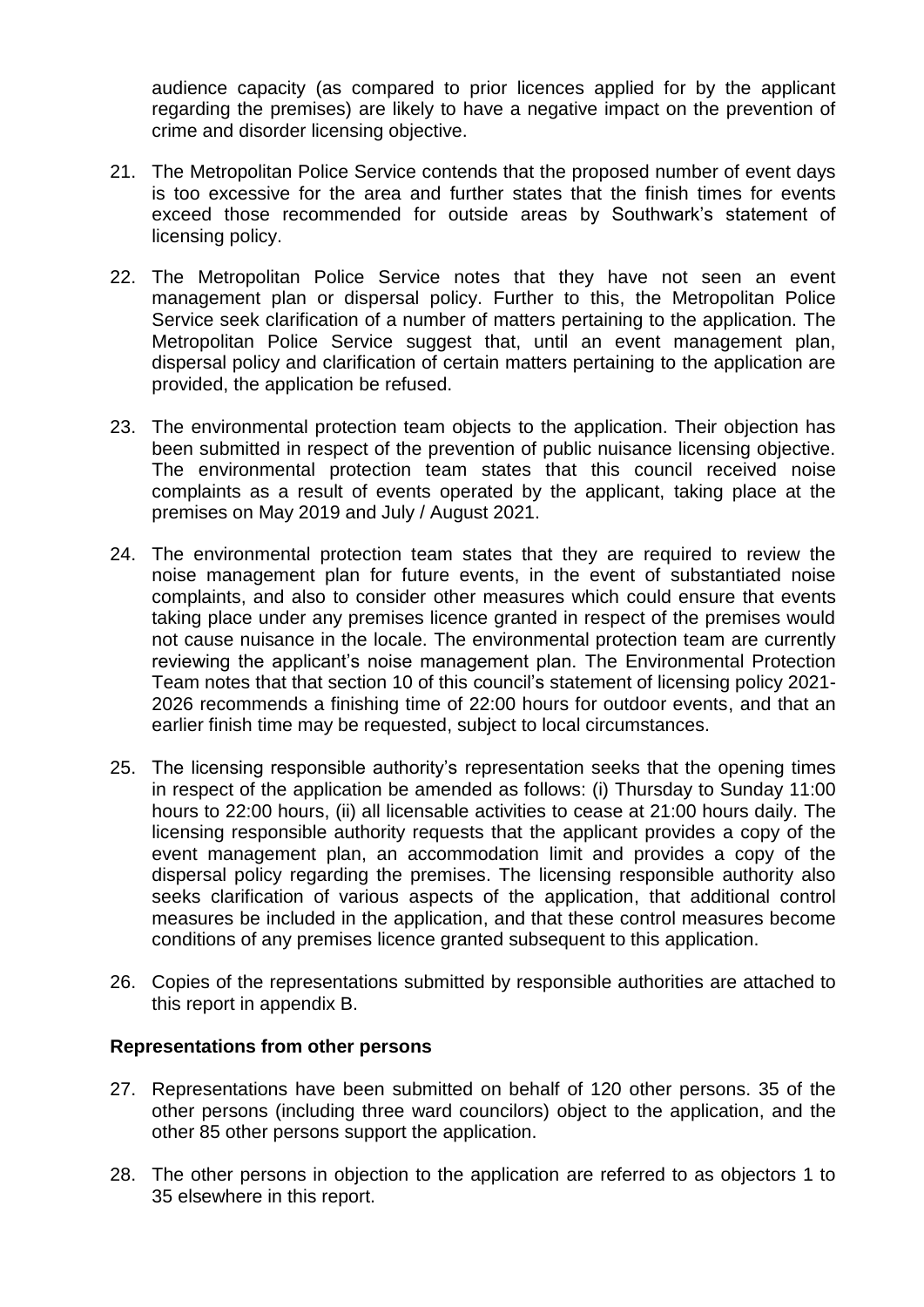- 29. The other persons in support of the application are referred to as supporters 1 to 85 elsewhere in this report.
- 30. In summary, the other persons objecting to the application contend that the proposed operation of the premises will give rise to significant crime and disorder, anti-social behavior and nuisance in the locale and that the proposed operation of the premises could risk the health, safety and mental well-being of children in the locale. There are also concerns that the access and egress to and from the site of up to 19999 attendees could pose a risk to public safety.
- 31. Further concerns are that the fabric of the park will be severely damaged, that the area of the park / common used to host events held under the proposed licence will not be available to members of the public for up to 19 days a year and that the flora and fauna of the park / common will be negatively affected by the proposed use of the park / common. It is alleged that prior events held at the park by the applicant have given rise to all of the problems stated above, and that such problems will only be exacerbated by a licence that allows for events with longer operating times and higher audience capacities.
- 32. In summary, the other persons supporting the application contend that prior events at the premises operated by the applicant have not given rise to crime and disorder, anti-social behavior or nuisance, that prior events have been well operated, that attendees at prior events have conducted themselves in an orderly manner and that there have been no child safeguarding issued at prior events. Additionally, the supporters contend that prior events held at the premises by the applicant are beneficial for local businesses in the area, have been beneficial to charities and are an important cultural event.
- 33. **NB** The licensing sub-committee can only consider matters pertaining to the four licensing objectives. The parts of the representations that are concerned with the possible deleterious effect that events taking place, under the proposed licence, may have on the fabric & flora and fauna of the park, the denial of access to the park / common to members of the public, the benefits of events held under the proposed licence to local businesses or charities and the cultural importance of events to be operated under the proposed licence cannot be considered.
- 34. Further to this, public notices were displayed at the premises and it is the licensing unit's opinion that the public notices displayed were suitable. Therefore, any issues regarding public notices should not be considered by the licensing sub-committee. All other concerns should be given full consideration.
- 35. Copies of the representations submitted by other persons are attached to this report in Appendix C.

# **Conciliation**

- 36. All of the representations were sent to the applicant. The applicant subsequently provided a document outlining amendments to the application. The document was provided to all of the objectors. As a result of the amendments to the application the Metropolitan Police Service withdrew their representation. Objectors 11, 25, 27 and 29 have provided further comments which are provided in appendix C.
- 37. At the time of the writing of this report, aside from the representation withdrawn by the Metropolitan Police Service, all of the representations objecting to the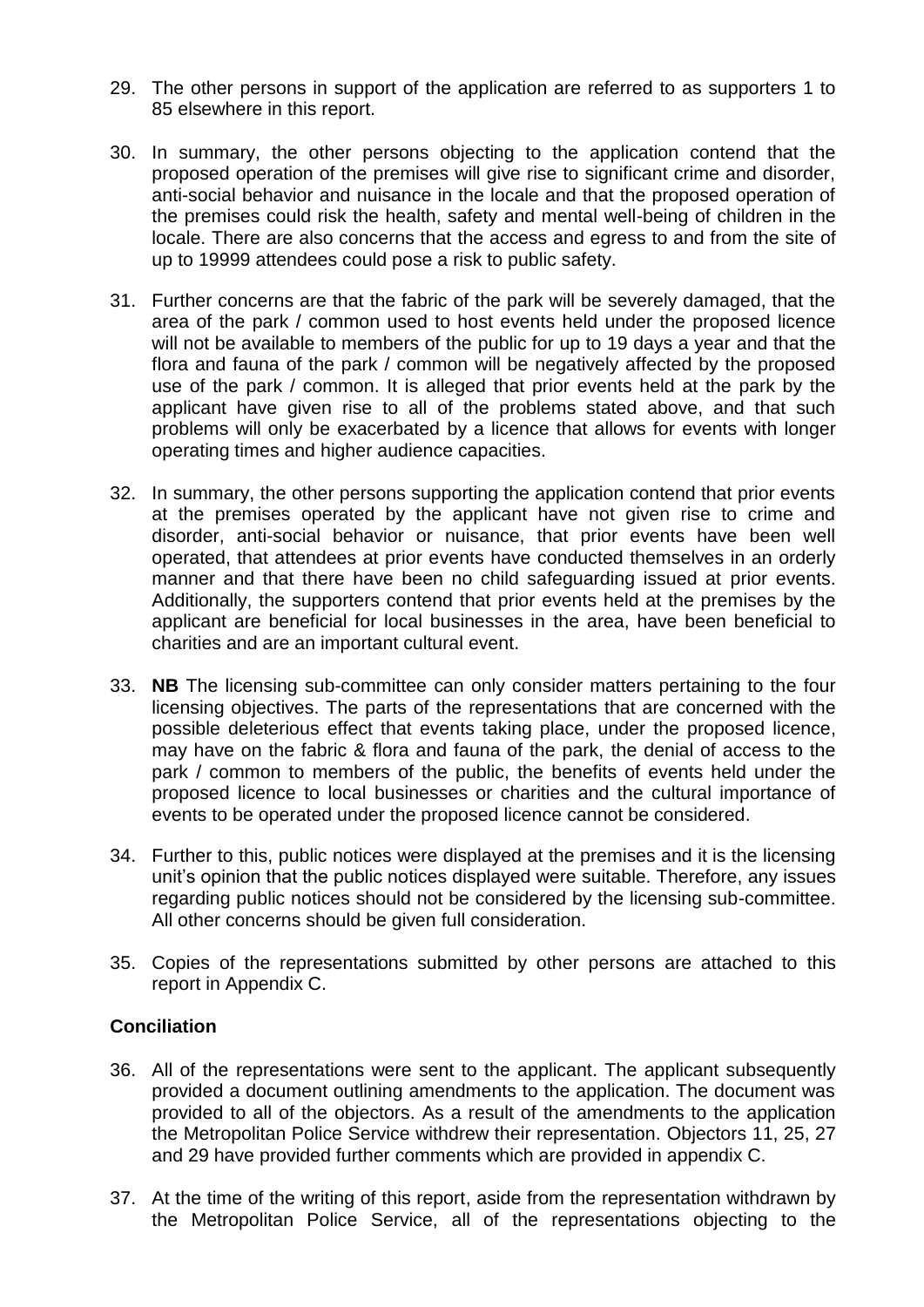application remain outstanding and so must be considered by the licensing subcommittee in their determination of the application.

- 38. The licensing sub-committee will be apprised as to any conciliation, whether partial or full, of any of the responsible authorities / other persons.
- 39. The applicant offered to facilitate a meeting on 7 April 2022 with parties who objected to the application, to try and address the objector's concerns. The applicant informed the licensing unit that no objectors attended the meeting.

# **Premises licensing history**

- 40. Southwark Council currently holds a premises license in respect of Peckham Rye Park (not the common). The premises licence allows for the provision of licensable activities as follows:
	- **The provision of films, live music, recorded music, performance of dance, anything similar to live music, recorded music or performances of dance:**
		- o Monday to Thursday: 10:00 to 21:00
		- o Friday and Saturday: 10:00 to 22:00
		- o Sunday: 11:00 to 21:00

The licence will operate concurrently with any other premises licence issued in respect of the park and is used to facilitate Southwark Council's own events at the park. The licence would allow for events for up to 4999 attendees and for the park to be open 24 hours a day.

- 41. On 22 November 2017 We Are The Fair applied to this council for the grant of a time limited premises licence to have effect on 27 May 2018 and 28 May 2018, for up to 9999 attendees at any one time, in respect of Peckham Rye Park, Peckham Rye, London SE15 3JA. The application was to facilitate music festivals, known respectively as the 'GALA Festival' and the 'Jam on Rye' festival.
- 42. The application was for a specific event area, not the whole of the park and common. The application was subject to representations submitted by other persons and was determined at a licensing hearing by the licensing sub-committee on 29 January 2018. The licensing sub-committee granted the application, but with a maximum of 8000 attendees permitted at any one time. The premises licence allowed for the provision of licensable activities as follows:
	- **The provision of films, live music, recorded music, performance of dance, anything similar to live music, recorded music or performances of dance:**
		- o Sunday: 11:00 to 22:30
		- o Monday : 11:00 to 22:00
	- **The sale of alcohol for consumption on the premises:**
		- o Sunday: 11:00 to 22:00
		- o Monday: 11:00 to 21:30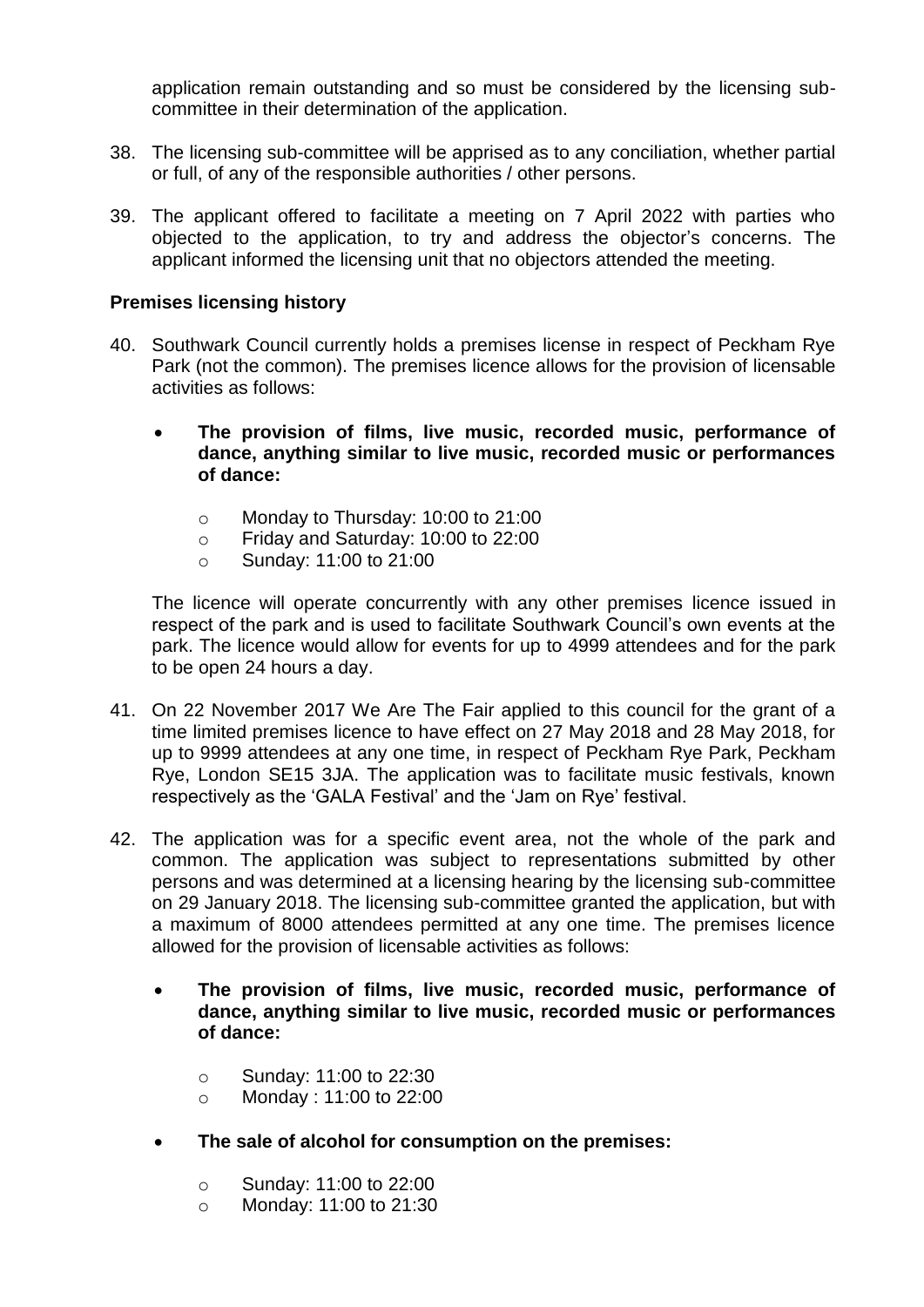# **Opening hours of the premises:**

- o Sunday: 11:00 to 23:00
- o Monday: to 11:00 to 22:30.
- 43. Copies of the notice of decision and subsequently issued premises licence regarding this decision are attached in Appendix D.
- 44. On 26 November 2018 We Are The Fair applied to this council for the grant of a time limited premises licence to have effect between 25 May 2019 and 31 May 2021, for up to 9999 attendees at any one time on one weekend per year, in respect of Peckham Rye Park, Peckham Rye, London SE15 3JA.
- 45. The application was to facilitate music festivals, known respectively as the 'GALA Festival' and the 'Jam on Rye' festival. The application was for a specific event area (the same event area as per paragraph 33 above). The application was subject to representations submitted by other persons and was determined at a licensing hearing by the licensing sub-committee on 7 February 2019. The licensing sub-committee granted the application allowing for a maximum of 9999 attendees permitted at any one time, as was applied for. The premises licence allowed for the provision of licensable activities as follows:
	- **The provision of plays, films, live music, recorded music, performance of dance, anything similar to live music, recorded music or performances of dance**
		- o Saturday: 11:00 to 22:30
		- o Sunday: 11:00 to 22:30
		- o Monday: 11:00 to 22:00
	- **The sale of alcohol for consumption on the premises**
		- o Saturday: 11:00 to 22:00
		- o Sunday: 11:00 to 22:00
		- o Monday: 11:00 to 21:30
	- **Opening hours of the premises** 
		- o Saturday: 11:00 to 23:00
		- o Sunday: 11:00 to 23:00
		- o Monday: 11:00 to 22:30
- 46. Copies of the notice of decision and subsequently issued premises licence regarding this decision are attached in Appendix D.
- 47. On 12 March 2021 We Are The Fair Limited applied to this council for the grant of a time limited premises licence to have effect between 7 July 2021 & 31 December 2025, for up to 9999 attendees at any one time, in respect of Peckham Rye Park, Peckham Rye, London SE15 3JA.
- 48. The application was to facilitate the 'GALA' music festival. The application was for a specific event area (the same event area as per paragraph 33 above). The application was subject to representations submitted by other persons and was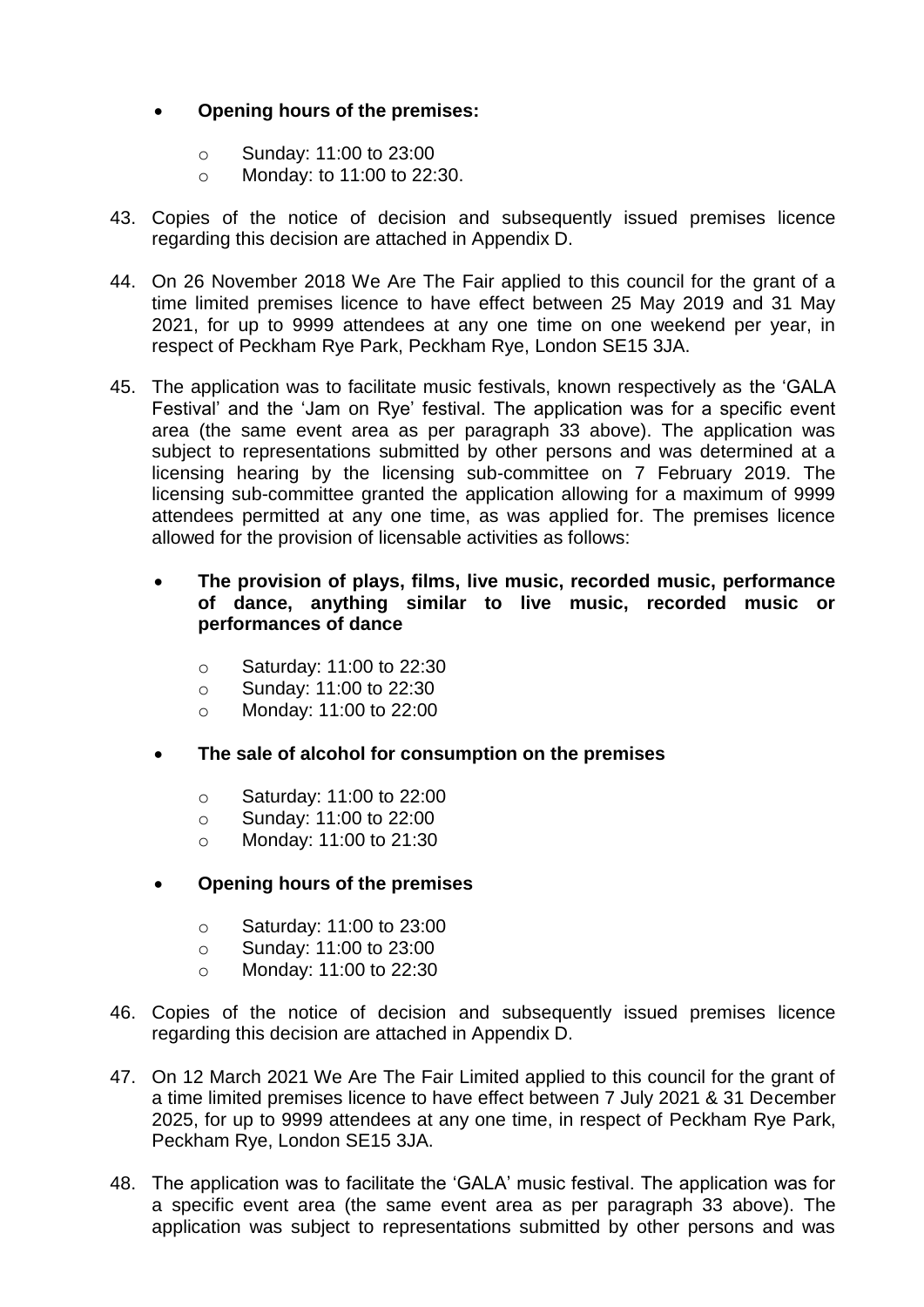determined at a licensing hearing by the licensing sub-committee on 27 May 2021. The licensing sub-committee granted the application allowing for a maximum of 9999 attendees permitted at any one time, and a longer time limited duration, as was applied for. The premises licence allows for the provision of licensable activities as follows:

# **The provision of plays, films, live music, recorded music, performance of dance, anything similar to live music, recorded music or performances of dance:**

- o Friday and Saturday: 11:00 to 22:30
- o Sunday (prior to a bank holiday Monday): 11:00 to 22:30
- o Sunday: 11:00 to 22:00
- o Monday (bank holidays only): 11:00 to 22:00
- **The sale of alcohol for consumption on the premises:**
	- o Friday and Saturday: 11:00 to 22:00
	- o Sunday: 11:00 to 22:00
	- o Monday (bank holidays only): 11:00 to 21:30

# **Opening hours of the premises:**

- o Friday and Saturday: 11:00 to 23:00
- o Sunday (prior to a bank holiday Monday): 11:00 to 23:00
- o Sunday: 11:00 to 22:30
- o Monday (bank holidays only): 11:00 to 22:30.
- 49. Below is a table of complaints received by the licensing unit, regarding events operated by the applicant, in respect of the licences outlined in paragraphs 36 and 37 above. The complaints were received from six separate complainants. Partial addresses are provided to preserve anonymity, but show proximity to the premises.

| Complainant    | <b>Date</b><br>received | <b>Partial address</b>                      | <b>Complaint details</b>                                      |
|----------------|-------------------------|---------------------------------------------|---------------------------------------------------------------|
|                | 26/05/2019              | <b>Brookstone Court,</b><br><b>SE15 3UN</b> | Music being played at the<br>festival disturbing the resident |
| $\overline{2}$ | 28/05/2019              | No address<br>provided                      | Music being played at the<br>festival disturbing the resident |
| 3              | 02/08/2021              | Dragonfly Place,<br>SE4 2FH                 | Music being played at the<br>festival disturbing the resident |
| 4              | 02/08/2021              | Colyton Road,<br><b>SE22 ONE</b>            | Music being played at the<br>festival disturbing the resident |
| 5              | 02/08/2021              | Limes Road,<br><b>SE15 3BX</b>              | Music being played at the<br>festival disturbing the resident |
| 6              | 08/08/2021              | Frome House,<br><b>SE15 3JF</b>             | Music being played at the<br>festival disturbing the resident |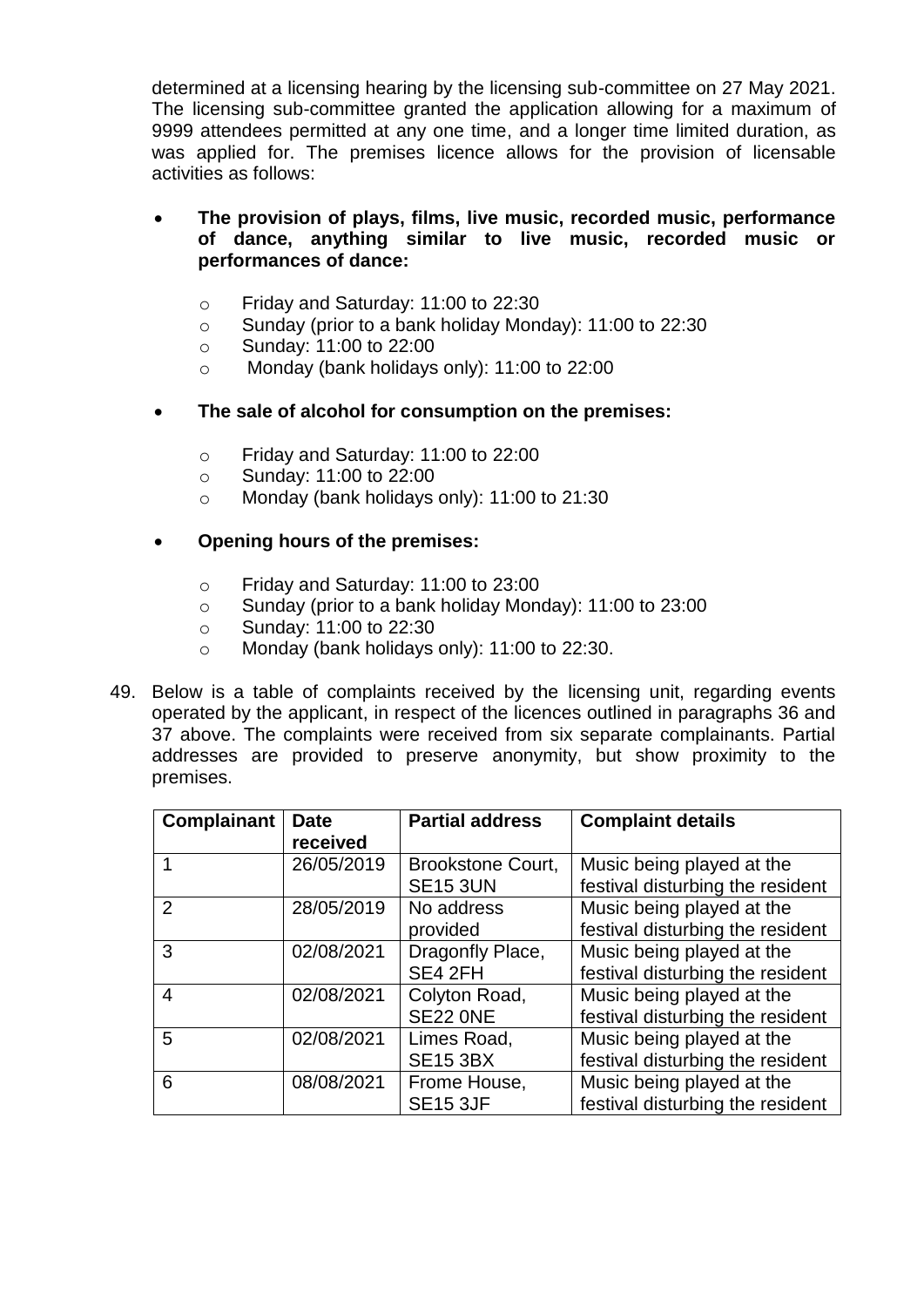# **Map**

50. A map showing the location of Peckham Rye Park and Common is attached to this report as appendix E.

# **Southwark Council statement of licensing policy**

- 51. Council assembly approved Southwark's statement of licensing policy 2021-2026 on 25 November 2020 and it came into effect on 1 January 2021.
- 52. Sections of the statement that are considered to be of particular relevance to the sub-committee's consideration are:
	- Section 3 Purpose and scope of the policy. This reinforces the four licensing objectives and the fundamental principles upon which this Authority relies in determining licence applications
	- Section 5 Determining applications for premises licences and club premises certificates. This explains how the policy works and considers issues such as location; high standards of management; and the principles behind condition setting.
	- Section 6 Local cumulative impact policies. This sets out this authority's approach to cumulative impact and defines the boundaries of the current special policy areas and the classifications of premises to which they apply. To be read in conjunction with Appendix B to the policy.
	- Section 7 Hours of operation. This provides a guide to the hours of licensed operation that this Authority might consider appropriate by type of premises and (planning) area classification.
	- Section 8 The prevention of crime and disorder. This provides general guidance on the promotion of the first licensing objective.
	- Section 9 Public safety. This provides general guidance on the promotion of the second licensing objective.
	- Section 10 The prevention of nuisance. This provides general guidance on the promotion of the third licensing objective.
	- Section 11 The protection of children from harm. This provides general guidance on the promotion of the fourth licensing objective.
- 53. The purpose of Southwark's statement of licensing policy is to make clear to applicants what considerations will be taken into account when determining applications and should act as a guide to the sub-committee when considering the applications. However, the sub-committee must always consider each application on its own merits and allow exceptions to the normal policy where these are justified by the circumstances of the application.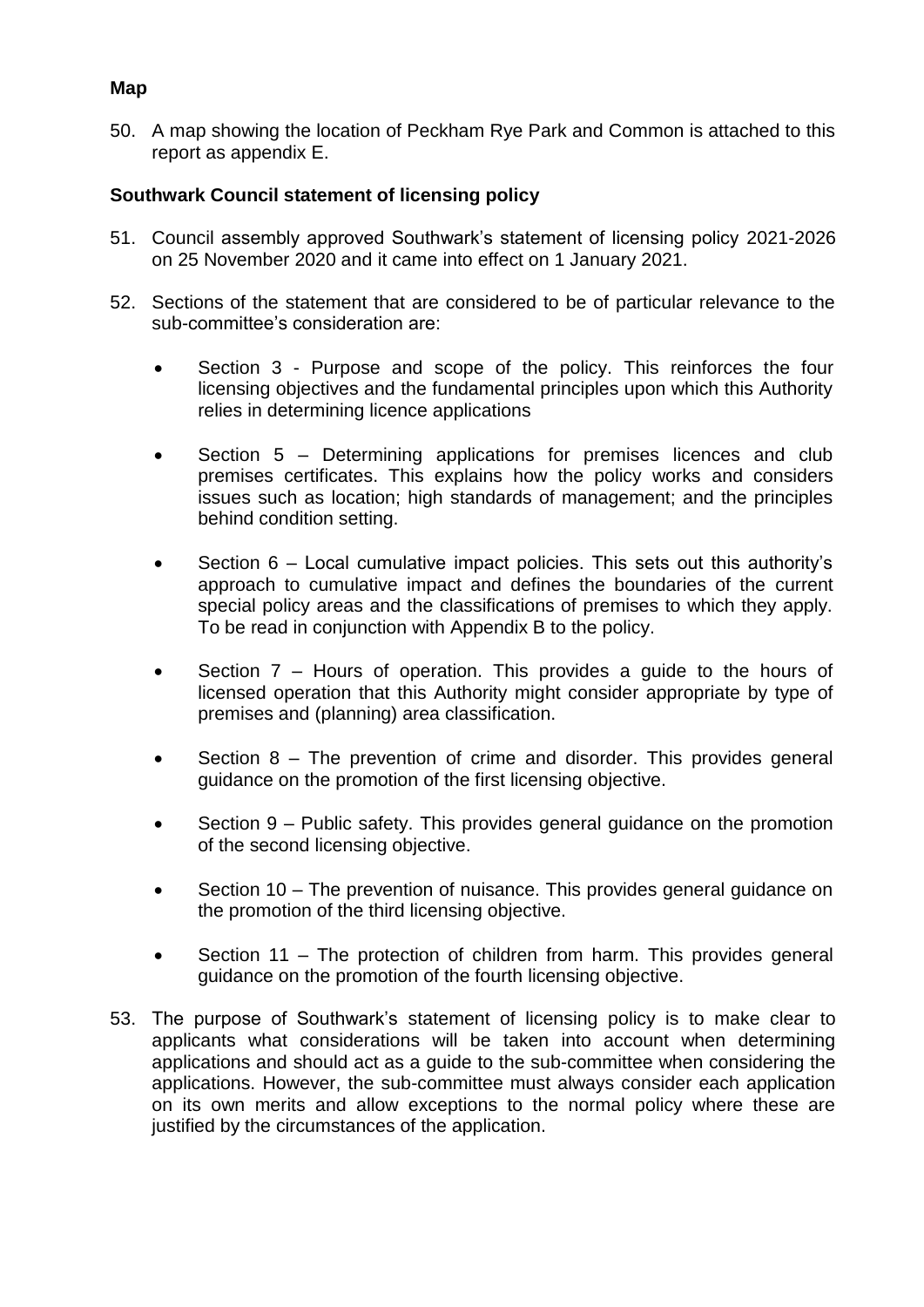# **Cumulative Impact Area (CIA)**

- 54. The premises are not situated in a cumulative impact area.
- 55. The premises are situated in a residential area.
- 56. Under the Southwark's statement of licensing policy 2021 2026 the following closing times are recommended as appropriate within this residential areas for the categories of premises stated:
	- Public houses, wine bars, or other drinking establishments and bars in other types of premises, event premises / spaces where sale of alcohol is included in, and ancillary to, range of activities including meals:
		- o Monday to Sunday: 23:00.
- 57. However, please note that paragraph 278 in section 10 of the statement of licensing policy 2021 – 2026 recommends a finish time of 22:00 for outdoors events, though an earlier finish time may be requested subject to local circumstances.

# **Climate change implications**

- 58. Following council assembly on 14 July 2021, the council is committed to considering the climate change implications of any decisions.
- 59. Climate change is not a legal factor in the consideration of a grant of a premises license under the current licensing objectives, however members can make enquiries and request an agreement from applicants to promote the reduction of the impact of climate change that may be caused by the operation of the premises.
- 60. Examples of such agreements may be:
	- Not use single use plastics, such as disposable plastic glasses, when selling alcohol at the premises.
	- Encourage patrons not to drive to venues by providing details of public transport on their webpages/tickets.
- 61. The council's climate change strategy is available at: [https://www.southwark.gov.uk/assets/attach/48607/Climate-Change-Strategy-July-](https://www.southwark.gov.uk/assets/attach/48607/Climate-Change-Strategy-July-2021-.pdf)[2021-.pdf](https://www.southwark.gov.uk/assets/attach/48607/Climate-Change-Strategy-July-2021-.pdf)

# **Community, equalities (including socio-economic) and health impacts**

#### **Community impact statement**

62. Each application is required by law to be considered upon its own individual merits with all relevant matters taken into account.

#### **Equalities (including socio-economic) impact statement**

63. This report does not result in a policy decision and each application is required to be considered upon its own individual merits with all relevant matters taken into account. In considering the recommendations of this report, due regard must be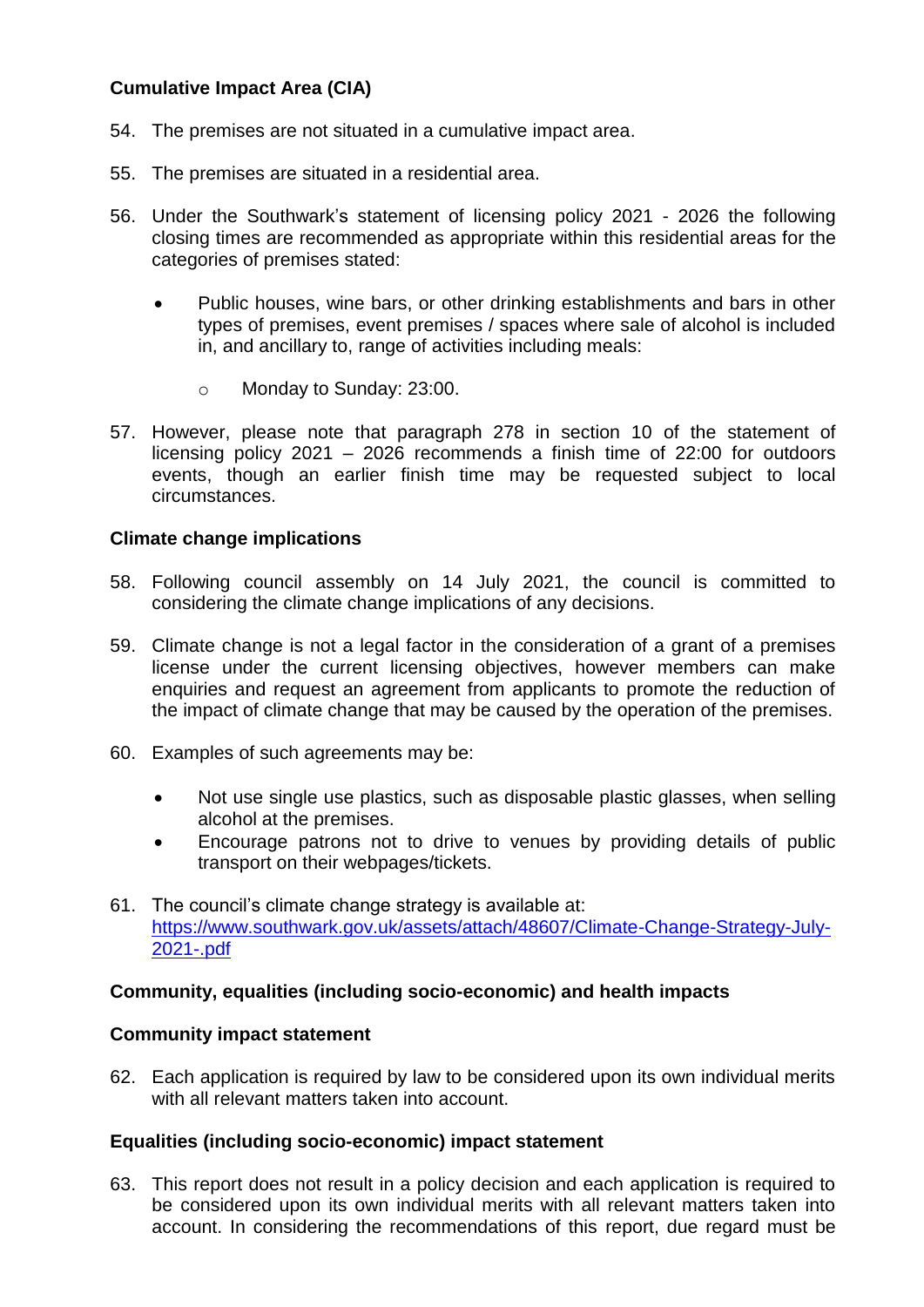given to the public sector equality duty set out in section 149 of the Equality Act 2010. This requires the Council to consider all individuals when carrying out its functions.

- 64. Importantly, the council must have due regard to the need to eliminate discrimination, harassment, victimisation, or other prohibited conduct; advance equality of opportunity and foster good relations between people with protected characteristics and those who do not. The relevant protected characteristics are age, disability, gender reassignment, pregnancy and maternity, race, religion or belief, sex, sexual orientation. The public sector equality duty also applies to marriage and civil partnership, but only in relation to the need to eliminate discrimination, harassment, victimisation, or other prohibited conduct.
- 65. The equalities impact statement for licensing decisions is contained within the Southwark statement of licensing policy 2021 – 2026: [https://www.southwark.gov.uk/business/licences/business-premises](https://www.southwark.gov.uk/business/licences/business-premises-licensing/licensing-and-gambling-act-policy)[licensing/licensing-and-gambling-act-policy.](https://www.southwark.gov.uk/business/licences/business-premises-licensing/licensing-and-gambling-act-policy)
- 66. The equalities impact assessment is available at: [https://moderngov.southwark.gov.uk/documents/s92016/Appendix%20F%20-](https://moderngov.southwark.gov.uk/documents/s92016/Appendix%20F%20-%20Equalities%20Impact%20Assessment.pdf) [%20Equalities%20Impact%20Assessment.pdf](https://moderngov.southwark.gov.uk/documents/s92016/Appendix%20F%20-%20Equalities%20Impact%20Assessment.pdf)

#### **Health impact statement**

67. Health impacts cannot be considered by law when making decisions under the Licensing Act 2003.

#### **Resource implications**

68. A fee of £4100.00 has been paid by the applicant company in respect of this application being the statutory fee payable for premises within non-domestic ratable value E.

# **Consultation**

69. Consultation has been carried out on this application in accordance with the provisions of the Licensing Act 2003. A public notice was published in a local newspaper and similar notices were exhibited outside of the premises for a period of 28 consecutive days.

# **SUPPLEMENTARY ADVICE FROM OTHER OFFICERS**

#### **Director of Law and Governance**

- 70. The sub-committee is asked to determine the application for a premises licence under Section 17 of the Licensing Act 2003.
- 71. The principles which sub-committee members must apply are set out below.

#### **Principles for making the determination**

72. The sub-committee is asked to determine the application for a premises licence under section 17 of the Licensing Act 2003.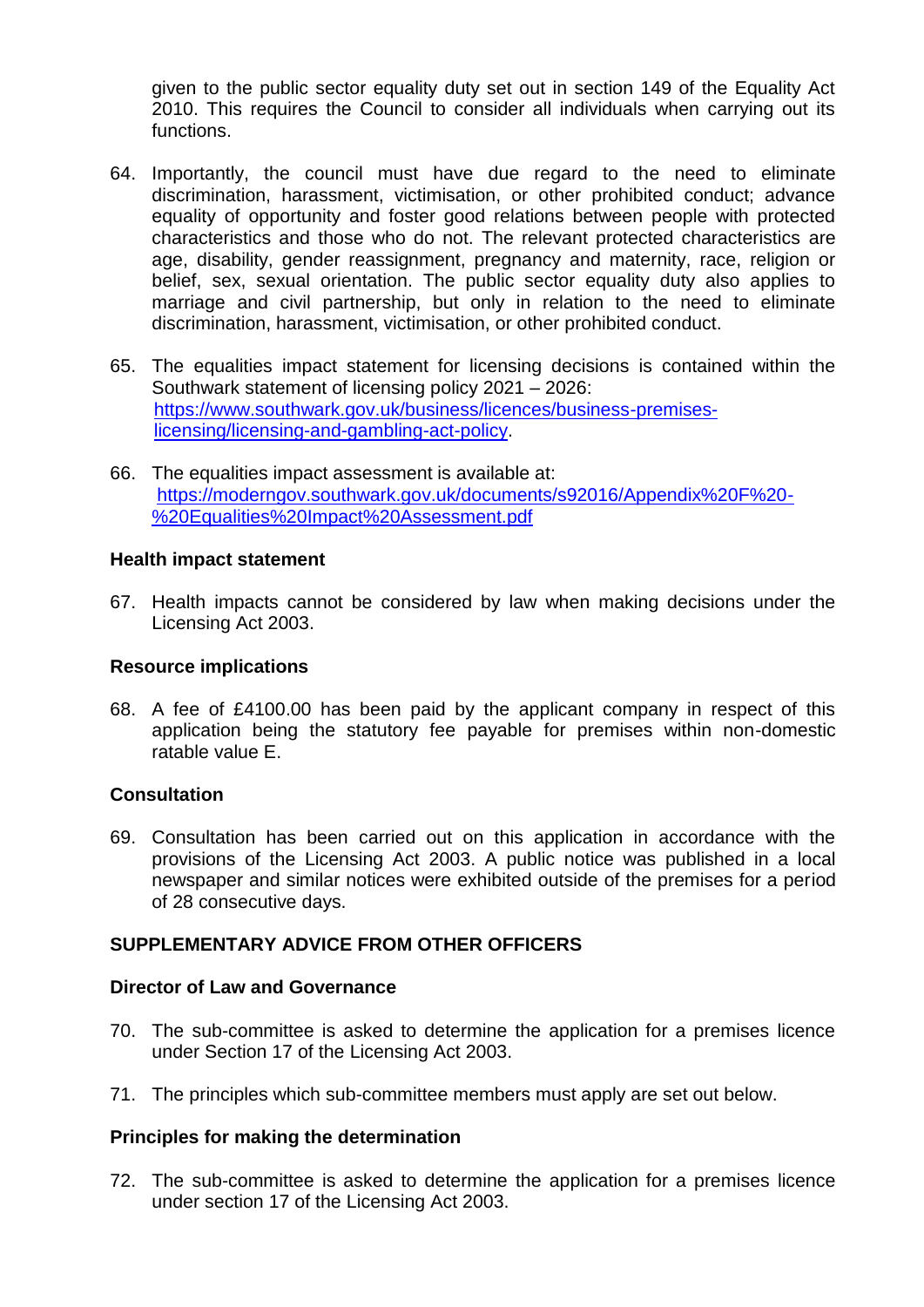- 73. The principles which sub-committee members must apply are set out below.
- 74. The general principle is that applications for premises licence applications must be granted unless relevant representations are received. This is subject to the proviso that the applicant has complied with regulations in advertising and submitting the application.
- 75. Relevant representations are those which:
	- Are about the likely effect of the granting of the application on the promotion of the licensing objectives
	- Are made by an interested party or responsible authority
	- Have not been withdrawn
	- Are not, in the opinion of the relevant licensing authority, frivolous or vexatious.
- 76. If relevant representations are received then the sub-committee must have regard to them, in determining whether it is necessary for the promotion of the licensing objectives to:
	- To grant the licence subject to:
		- $\circ$  The conditions mentioned in section 18 (2)(a) modified to such extent as the licensing authority considers necessary for the promotion of the licensing objectives
		- o Any condition which must under section 19, 20 or 21 be included in the licence.
	- To exclude from the scope of the licence any of the licensable activities to which the application relates.
	- To refuse to specify a person in the licence as the premises supervisor.
	- To reject the application.

# **Conditions**

- 77. The sub-committee's discretion is thus limited. It can only modify the conditions put forward by the applicant, or refuse the application, if it is necessary to do so. Conditions must be necessary and proportionate for the promotion of one of the four licensing objectives, and not for any other reason. Conditions must also be within the control of the licensee, and should be worded in a way which is clear, certain, consistent and enforceable.
- 78. The four licensing objectives are:
	- The prevention of crime and disorder
	- Public safety
	- The prevention of nuisance
	- The protection of children from harm.
- 79. Members should note that each objective is of equal importance. There are no other licensing objectives, and the four objectives are paramount considerations at all times.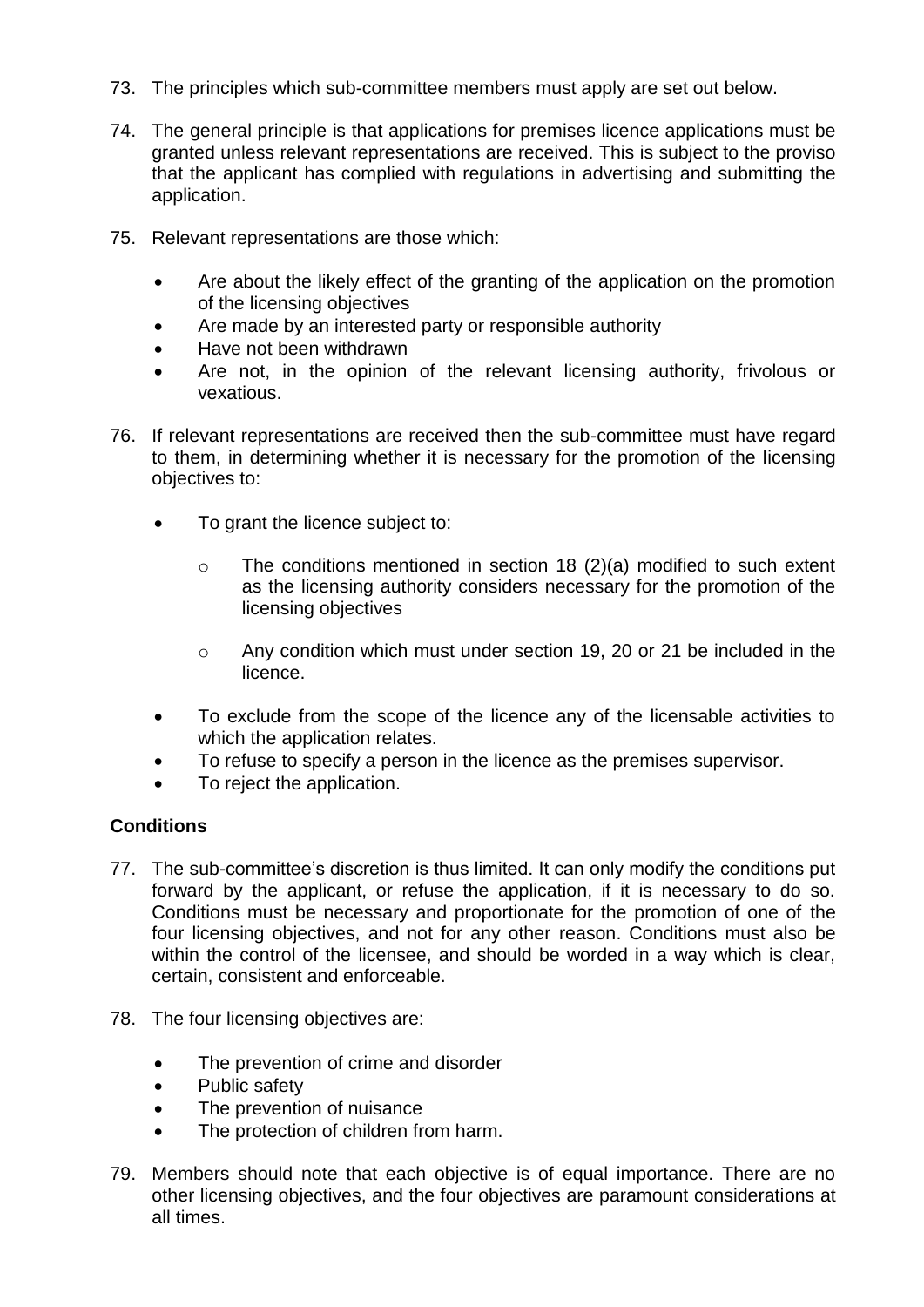- 80. Conditions will not be necessary if they duplicate a statutory position. Conditions relating to night café and take away aspect of the license must relate to the night time operation of the premises and must not be used to impose conditions which could not be imposed on day time operators.
- 81. Members are also referred to the Home Office Revised Guidance issued under section 182 of the Licensing Act 2003 on conditions, specifically section 10.

### **Reasons**

82. If the sub-committee determines that it is necessary to modify the conditions, or to refuse the application for a premises licence application, it must give reasons for its decision.

#### **Hearing procedures**

- 83. Subject to the licensing hearing regulations, the licensing committee may determine its own procedures. Key elements of the regulations are that:
	- The hearing shall take the form of a discussion led by the authority. Cross examination shall not be permitted unless the authority considered that it is required for it to consider the representations.
	- Members of the authority are free to ask any question of any party or other person appearing at the hearing.
	- The committee must allow the parties an equal maximum period of time in which to exercise their rights to:
		- o Address the authority
		- o If given permission by the committee, question any other party.
		- $\circ$  In response to a point which the authority has given notice it will require clarification, give further information in support of their application.
	- The committee shall disregard any information given by a party which is not relevant to the particular application before the committee and the licensing objectives.
	- The hearing shall be in public, although the committee may exclude the public from all or part of a hearing where it considers that the public interest in doing so outweighs the public interest in the hearing, or that part of the hearing, taking place in private.
	- In considering any representations or notice made by a party the authority may take into account documentary or other information produced by a party in support of their application, representations or notice (as applicable) either before the hearing or, with the consent of all the other parties, at the hearing.
- 84. This matter relates to the determination of an application for a premises licence under Section 17 of the Licensing Act 2003. Regulation 26(1) (a) requires the subcommittee to make its determination at the conclusion of the hearing.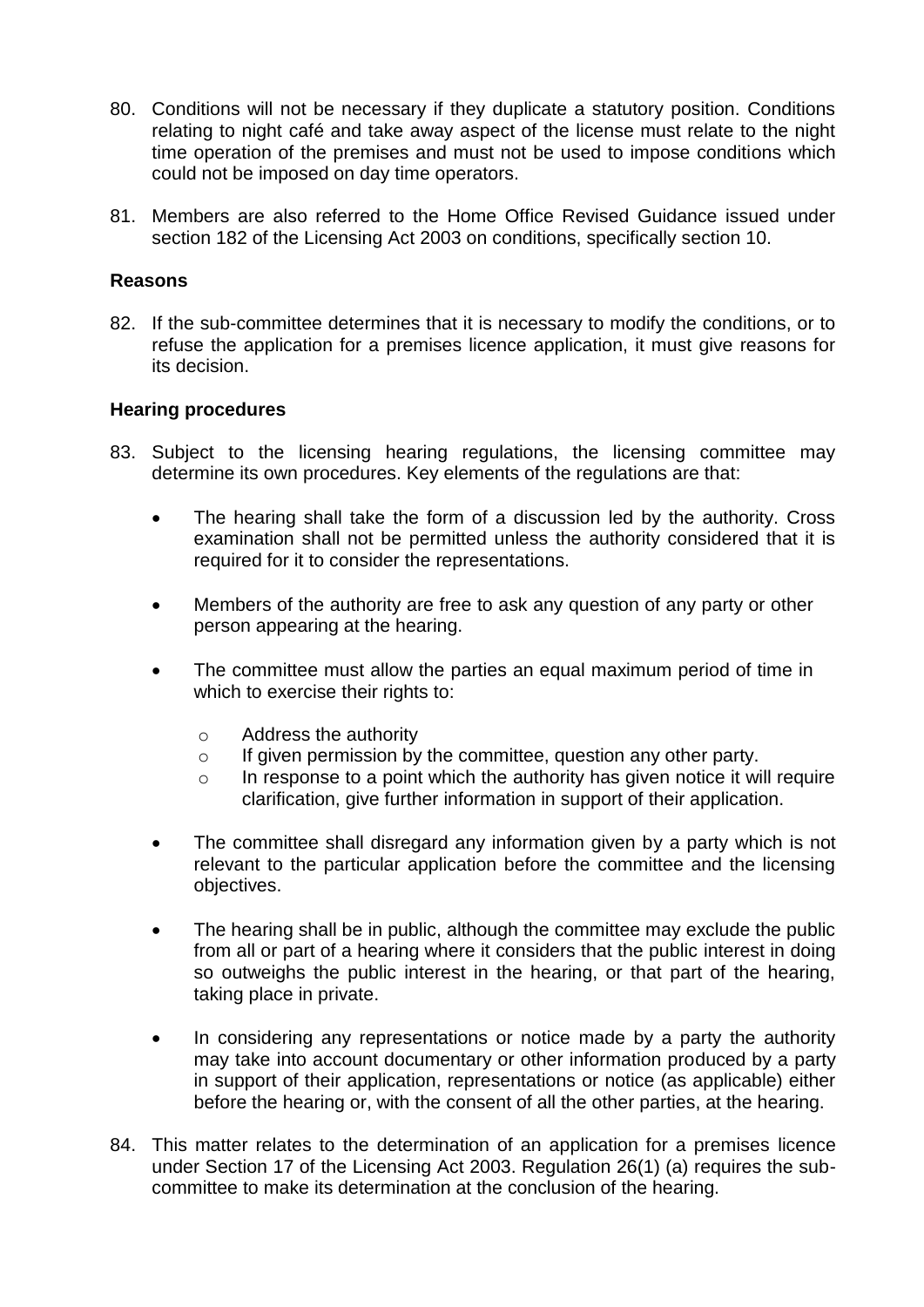# **Council's multiple roles and the role of the licensing sub-committee**

- 85. Sub-committee members will note that, in relation to this application, the council has multiple roles. Council officers from various departments have been asked to consider the application from the perspective of the council as authority responsible respectively for environmental health, trading standards, health and safety and as the planning authority.
- 86. Members should note that the licensing sub-committee is meeting on this occasion solely to perform the role of licensing authority. The sub-committee sits in quasijudicial capacity, and must act impartially. It must offer a fair and unbiased hearing of the application. In this case, members should disregard the council's broader policy objectives and role as statutory authority in other contexts. Members must direct themselves to making a determination solely based upon the licensing law, guidance and the council's statement of licensing policy.
- 87. As a quasi-judicial body the licensing sub-committee is required to consider the application on its merits. The sub-committee must take into account only relevant factors, and ignore irrelevant factors. The decision must be based on evidence, that is to say material, which tends logically to show the existence or non-existence of relevant facts, or the likelihood or unlikelihood of the occurrence of some future event, the occurrence of which would be relevant. The licensing sub-committee must give fair consideration to the contentions of all persons entitled to make representations to them.
- 88. The licensing sub-committee is entitled to consider events outside of the premises if they are relevant, i.e. are properly attributable to the premises being open. The proprietors do not have to be personally responsible for the incidents for the same to be relevant. However, if such events are not properly attributable to the premises being open, then the evidence is not relevant and should be excluded. Guidance is that the licensing authority will primarily focus on the direct impact of the activities taking place at the licensed premises on members of the public, living, working or engaged in normal activity in the area concerned.
- 89. Members will be aware of the council's code of conduct which requires them to declare personal and prejudicial interests. The code applies to members when considering licensing applications. In addition, as a quasi-judicial body, members are required to avoid both actual bias, and the appearance of bias.
- 90. The sub-committee can only consider matters within the application that have been raised through representations from other persons and responsible authorities. Interested parties must live in the vicinity of the premises. This will be decided on a case to case basis.
- 91. Under the Human Rights Act 1998, the sub-committee needs to consider the balance between the rights of the applicant and those making representations to the application when making their decision. The sub-committee has a duty under section 17 Crime and Disorder Act 1998 when making its decision to do all it can to prevent crime and disorder in the borough.
- 92. Other persons, responsible authorities and the applicant have the right to appeal the decision of the sub-committee to the magistrates' court within a period of 21 days beginning with the day on which the applicant was notified by the licensing authority of the decision to be appealed against.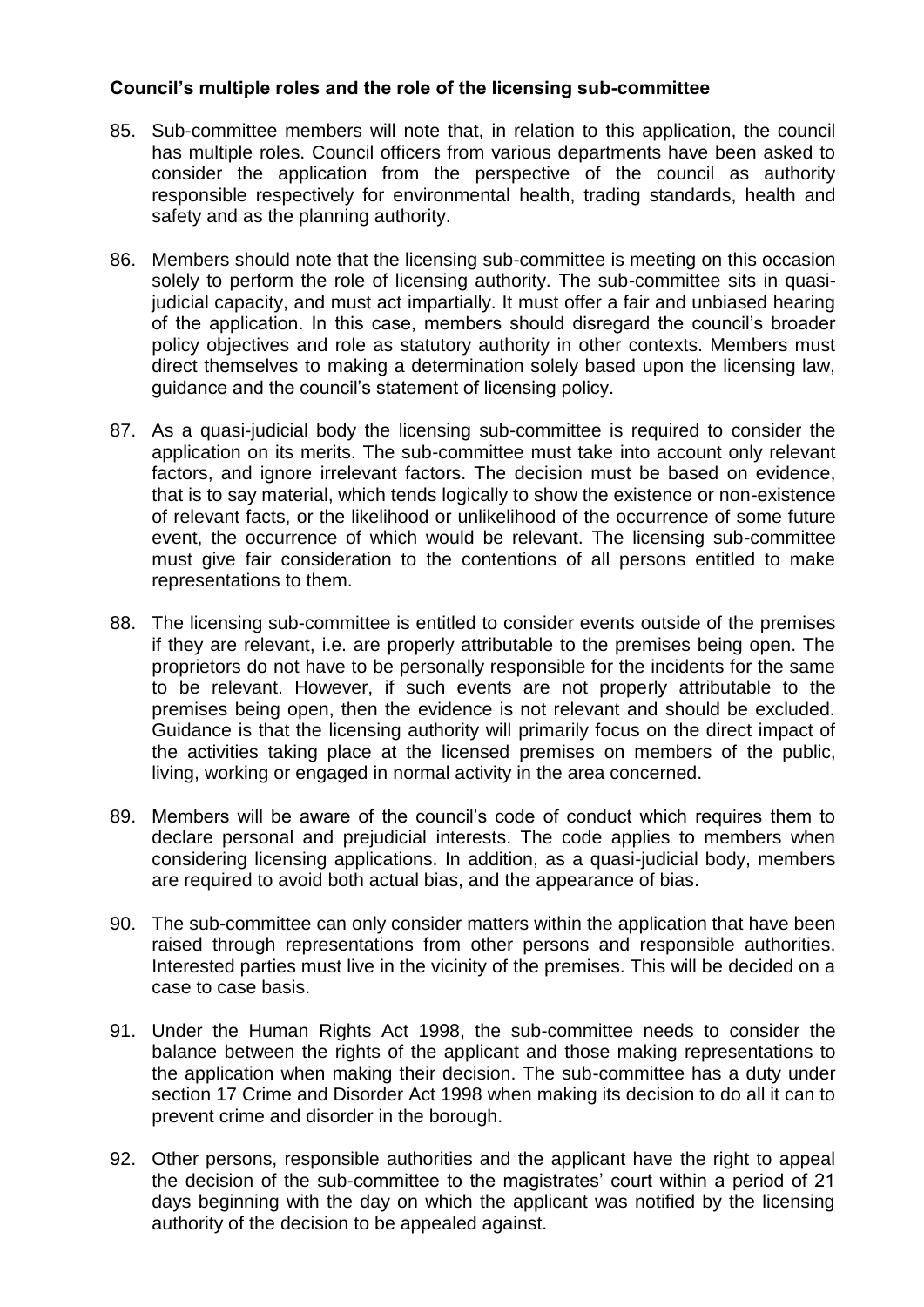# **Guidance**

93. Members are required to have regard to the Home Office guidance in carrying out the functions of licensing authority. However, guidance does not cover every possible situation, so long as the guidance has been properly and carefully understood, members may depart from it if they have reason to do so. Full reasons must be given if this is the case.

# **Strategic Director of Finance and Governance**

94. The head of regulatory services has confirmed that the costs of this process over and above the application fee are borne by the service.

# **BACKGROUND DOCUMENTS**

| <b>Background Papers</b>                   | <b>Held At</b>              | <b>Contact</b>     |
|--------------------------------------------|-----------------------------|--------------------|
| Licensing Act 2003                         | Southwark Licensing,        | Mrs Kirty Read     |
|                                            | C/O                         | Tel: 020 7525 5748 |
| <b>Home Office Revised</b>                 | <b>Community Safety and</b> |                    |
| Guidance to the Act                        | Enforcement, 160            |                    |
|                                            | Tooley Street,              |                    |
| <b>Secondary Regulations</b>               | London SE1 2QH              |                    |
| Southwark statement of<br>licensing policy |                             |                    |
| Case file                                  |                             |                    |

# **APPENDICES**

| <b>Name</b> | <b>Title</b>                                                                                                                         |
|-------------|--------------------------------------------------------------------------------------------------------------------------------------|
| Appendix A  | Copies of the application, the floor plan submitted with the<br>application and documents submitted in support of the<br>application |
| Appendix B  | Copies of the representations submitted by responsible authorities,<br>and related correspondence                                    |
| Appendix C  | Copies of the representations submitted by 'other persons', and<br>related correspondence                                            |
| Appendix D  | Copies of prior notices of decision and premises licences<br>regarding the premises and the applicant                                |
| Appendix E  | Map showing the location of the premises                                                                                             |